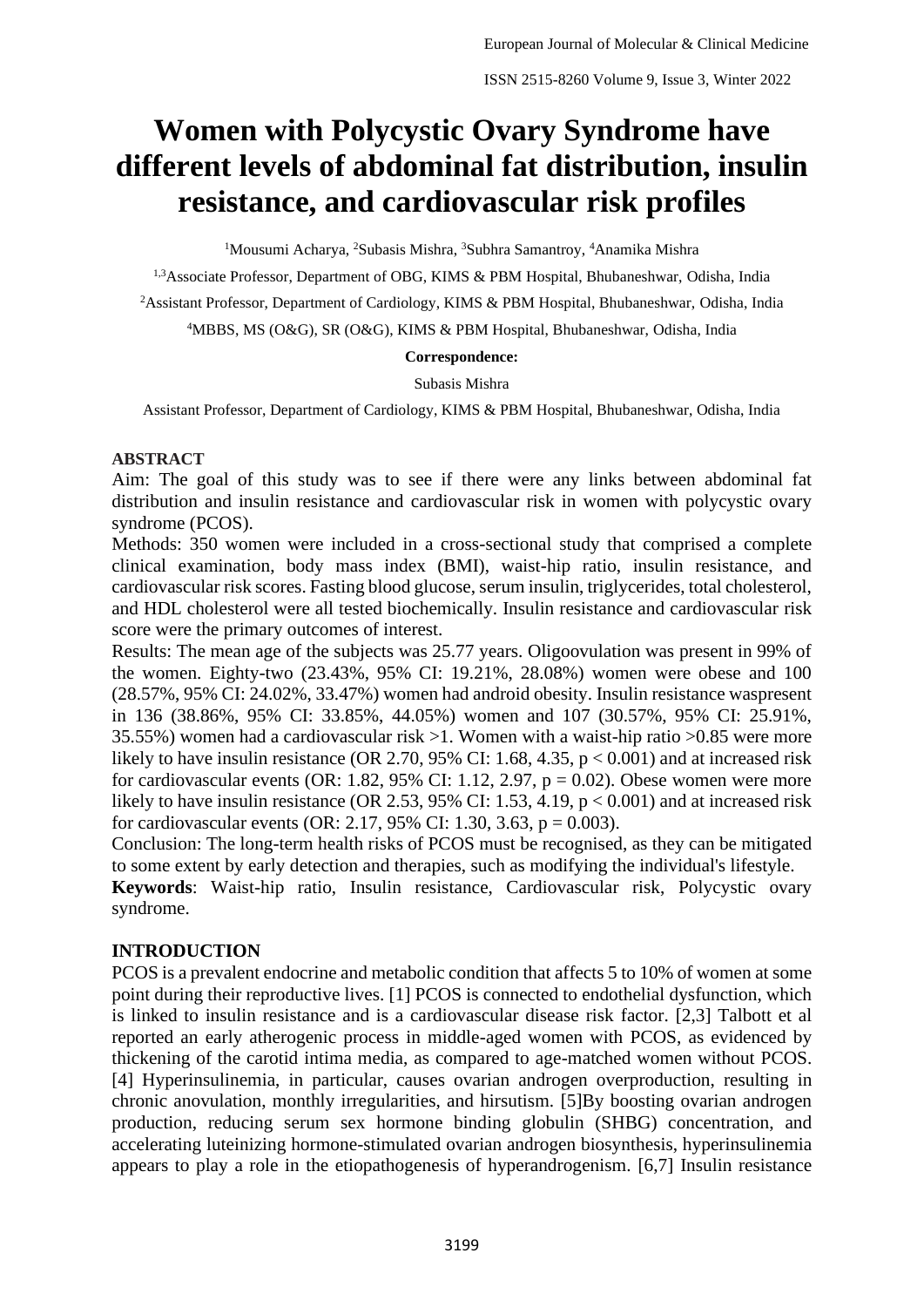raises the likelihood of developing glucose intolerance, type 2 diabetes, gestational diabetes, hypertension, dyslipidemia, and heart disease. The dysmetabolic syndrome, or syndrome X,' is a collection of disorders linked to insulin resistance. [8]

Obesity is a common symptom of PCOS, affecting 35 to 60 percent of women with the condition. [9] Central obesity is frequent, and body fat distribution, i.e. the waist-hip ratio, appears to be more relevant than total body weight in the pathogenesis of PCOS. [10] In a group of women with PCOS, we conducted a cross-sectional investigation to see if there was a link between abdominal fat distribution and insulin resistance and cardiovascular risk profiles.

## **METHODS**

A group of women attending KIMS Hospital's Gynecology Outpatient Department was diagnosed with PCOS using Rotterdam criteria, which included any two of oligo (an) ovulation, hyperandrogenism, and polycystic ovaries on ultrasonography. The study excluded women under the age of 18 and beyond the age of 40, as well as those with diabetes and hypertension (pre-existing risk factors for cardiovascular disease) or a history of cardiac disease.

Every woman who visits the gynaecological outpatient clinic follows a standardised clinical protocol that includes a thorough demographic, obstetric, and medical history, as well as particularclinical examination protocols for certain problems. Each woman's systolic and diastolic blood pressures are measured in a sitting position, and her height and weight are documented at each appointment. The height and weight measurements are used to calculate the body mass index (BMI). In addition, each woman's waist-hip ratio is calculated.Android fat distribution was defined as a waist-hip (W/H) ratio greater than 0.85. Fasting blood glucose, serum insulin, serum triglycerides, total cholesterol, and HDL cholesterol were all measured as part of the biochemical analysis. Insulin resistance was determined by calculating the ratio of fasting glucose to fasting insulin levels, with a value of 4.5 indicating insulin resistance. Age, total and HDL cholesterol levels, systolic blood pressure, and smoking history were used to determine cardiovascular risk using the Framingham cardiovascular risk score. The 10-year risk was calculated from the free internet-based Framingham cardiovascular risk calculator available at http://hp2010.nhlbihin.net/atpiii/calculator.asp?usertype= prof%20. Data were entered in Microsoft Office Excel (MS Excel version 2003) and exported to STATA version 8.0 (College Station, Tx, USA) for statistical analysis. The mean of continuous variables and frequency distribution of categorical variables was determined. The association of abdominal fat distribution with insulin resistance and cardiovascular risk was explored using a logistic regression model. Odds ratios (OR) and the 95% confidence intervals (95% CI) around the pointestimates were derived.

## **RESULTS**

There were 350 women in the study, with a mean age (SD) of 25.77 (4.72) years. 319 (91.14%) of the 350 women in the research were married, whereas 261 (81.82%) were infertile (Table 1). Table 2 summarises the results of the biochemical analysis. Eighty-two (23.43%, 95% CI: 19.21%, 28.08%) women were considered obese based on a BMI cutoff of 30 and 100 (28.57%, 95% CI: 24.02%, 33.47%) women hadandroid obesity based on a waist-hip ratio of >0.85. Insulin resistance was present in 136 (38.86%, 95% CI:33.85%,44.05%) of the 350 women with PCOS. A total of 107 (30.57%,95% CI: 25.91%, 35.55%) women had a cardiovascular risk>1 based on the Framingham cardiovascular risk score. Of the 268 women with a BMI of less than 30, 28 (or 10%) had android obesity. Twenty-one of the twenty-eight women in this group exhibited insulin resistance, and seven had a higher risk of cardiovascular disease.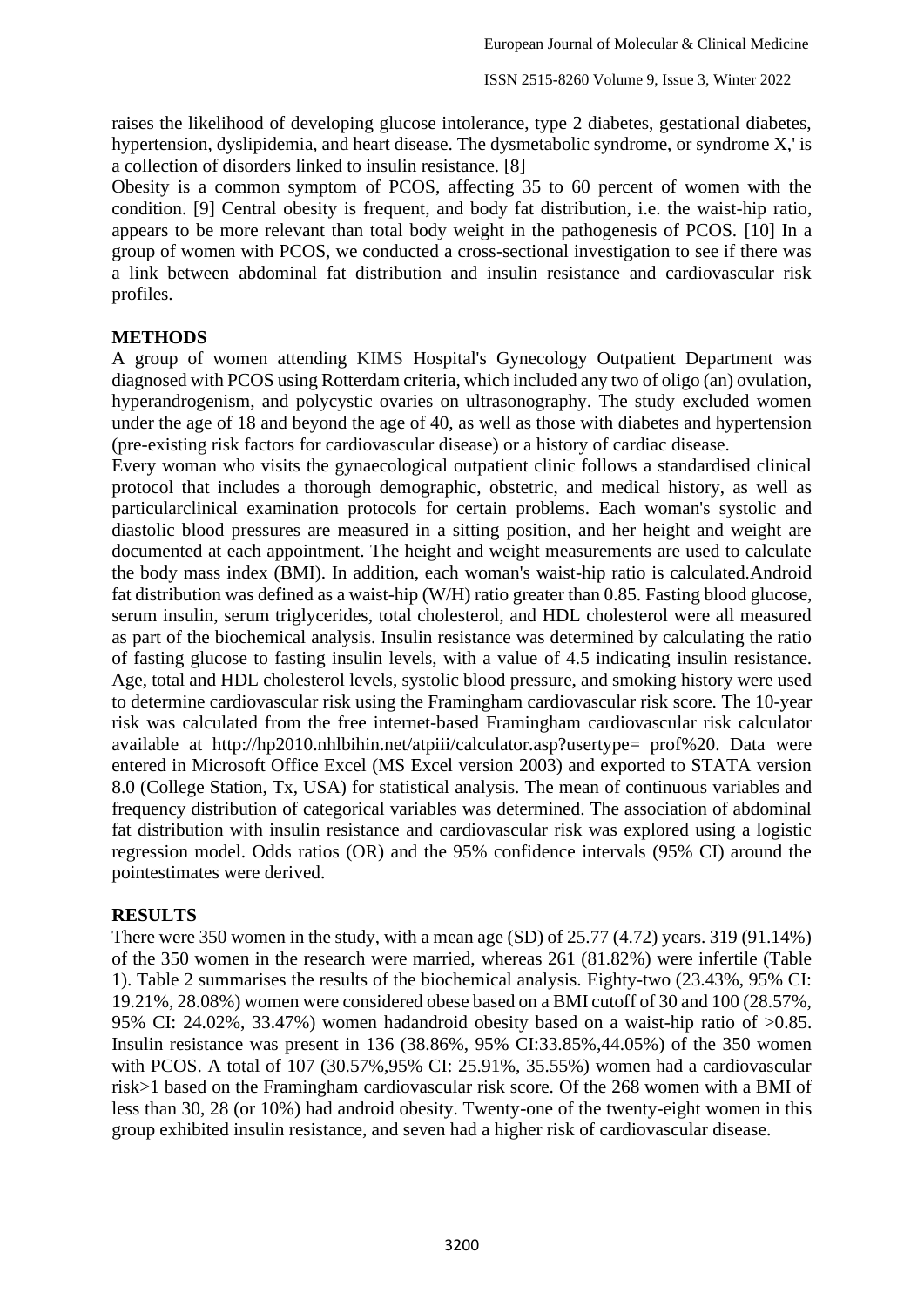Women with a waist-hip ratio >0.85 were more likely to have insulin resistance (OR 2.70, 95 percent CI: 1.68, 4.35, p < 0.001) and were at higher risk for cardiovascular events (OR 1.82, 95 percent CI: 1.12, 2.97,  $p = 0.02$ ) in a logistic regression model.

Obese women (BMI > 30) were more likely to develop insulin resistance (OR 2.53, 95 percent CI: 1.53, 4.19,  $p<0.001$ ) and were more likely to have cardiovascular events (OR 2.17, 95) percent CI: 1.30, 3.63,  $p = 0.003$ ).

The endometrial thickness ranged from 4 to 16.3 mm and was 6.99 (1.81) mm on average. A thickened endometrium was found in 108 women (30.85%, 95 percent CI: 26.18%, 35.85%), an ovarian cyst was found in 10 women (2.86 percent, 95 percent CI: 1.46 percent, 5.03 percent), and three women (0.86 percent, 95 percent CI: 0.22 percent, 2.31 percent) had fibroids.

## **DISCUSSION**

Insulin resistance and increased cardiovascular risk were linked to abdominal fat distribution and body mass indices. The prevalence of android obesity in our sample (28.57 percent) is substantially identical to the 22 percent reported by Dalton et al, who looked at three parameters: waist circumference, waist-hip circumference, and BMI. [11,12] An elevated risk of unfavourable cardiovascular events is also in line with what we already know.The researchers used data from 15 prospective studies with a total of 258 and 114 participants to show that increasing waist circumference or the W/H ratio increased the risk of cardiovascular disease in both men and women. A 2% increase in risk of future cardiovascular disease was linked to a 1 cm rise in waist circumference, and a 5% increase in risk was linked to a 0.01 increase in W/H ratio. [13]

Menstrual abnormalities, symptoms of androgen excess, and obesity are all clinical manifestations of PCOS. [14] Polycystic ovaries can occur without showing any clinical signs of the disease, and the symptoms may appear over time. PCOS expression is influenced by a multitude of interconnected variables. Weight gain is linked to a deterioration of symptoms. While weight loss will ameliorate the endocrine and metabolic

| Mean age (SD) in years                          | 25.77 (4.72)  |
|-------------------------------------------------|---------------|
| Married, n (%)                                  | 319 (91.14%)  |
| Nulliparous, n (%)                              | 298 (85.14%)  |
| At least 1 previous abortion/miscarriage, n (%) | 50 (14.29%)   |
| Mean (SD) body mass index                       | 27.32 (4.80)  |
| History of infertility*, n (%)                  | 261 (81.82%)  |
| Oligoovulation, $n$ $(\%)$                      | 347 (99.14%)  |
| Smokers, n (%)                                  | 2(0.57%)      |
| Mean (SD) systolic blood pressure               | 111.71 (6.59) |
| Mean (SD) diastolic blood pressure              | 73.89 (5.07)  |
| Waist-hip ratio $> 0.85$ , n $(\%)$             | 100 (28.57)   |
| Clinical hyperandrogenism                       | 216 (61.71%)  |

#### **Table 1: Characteristics of 350 women with PCOS**

\*Denominator includes only 319 women who are married

| Table 2: Details of the biochemical analysis for 350 women with PCOS |      |                  |  |
|----------------------------------------------------------------------|------|------------------|--|
|                                                                      | Test | <b>Mean (SD)</b> |  |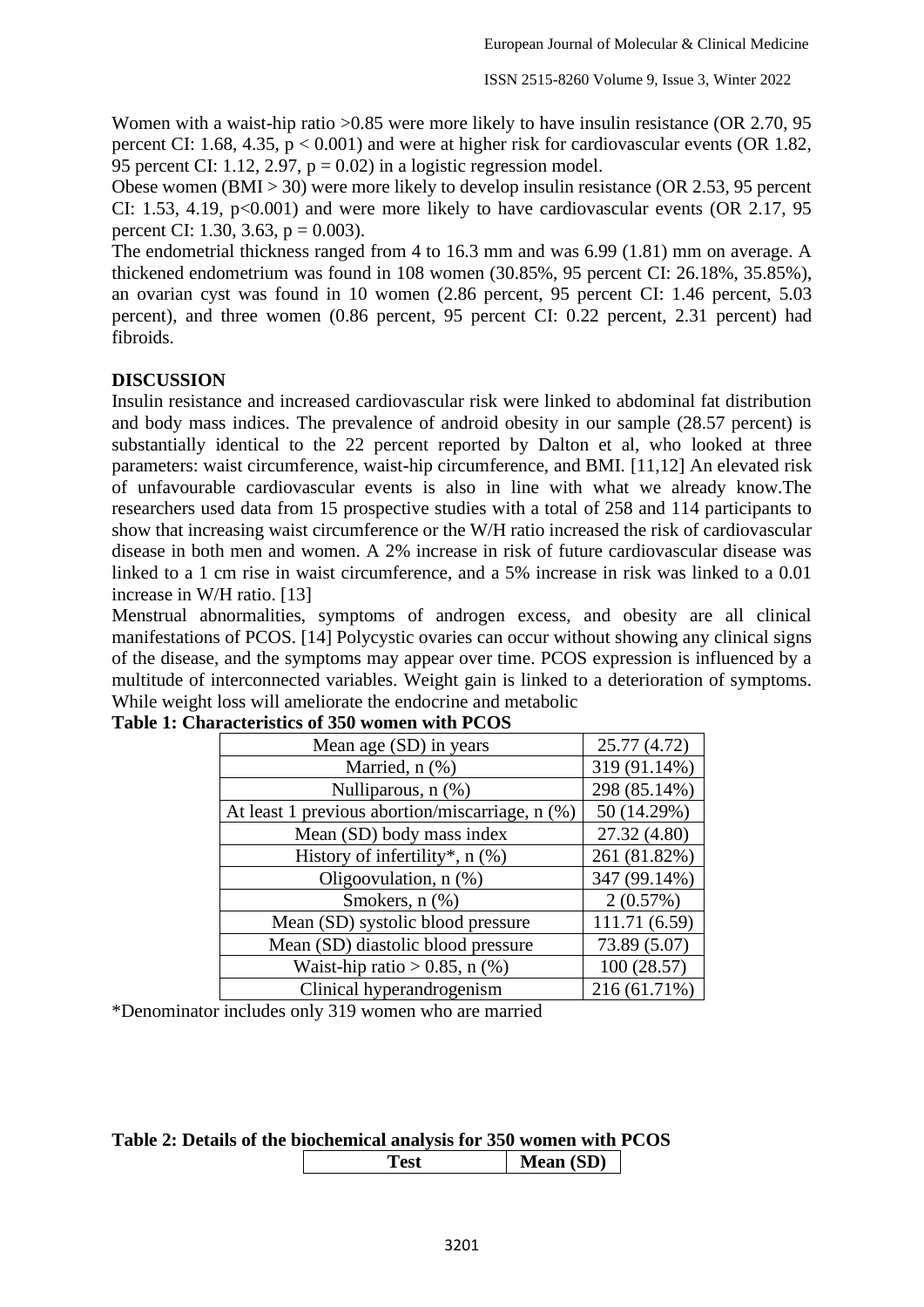| Fasting blood sugar mg/dl | 89.33 (9.54)   |
|---------------------------|----------------|
| Serum insulin             | 14.59 (7.47)   |
| Total cholesterol         | 182.49 (38.69) |
| HDL cholesterol           | 40.16(7.30)    |
| LDL cholesterol           | 98.18 (21.42)  |

ISSN 2515-8260 Volume 9, Issue 3, Winter 2022

disturbances and symptomatology, increased rates of type 2 diabetes mellitus, dyslipidemia, and endometrial cancer in PCOS that are not completely explained by obesity are seen.[15]Previous research has found that abdominal obesity is a significant risk factor for heart disease, with waist circumference alone being a better predictor of heart disease risk in both men and women. [16]

Hyperinsulinemia raises the risk of heart disease and stroke. [17] Hyperinsulinemia raises the risk of cardiovascular disease both indirectly and directly through its atherogenic action and poor lipid profile. [17] Women with anovulation/hyperandrogenism and hyperinsulinemia are 30 years sooner than the general population at risk of developing NIDDM. [17]As a result, blood sugar and lipid profile control in these patients during their premenopausal years are critical. Insulin sensitivity, in addition to body mass index, is a key contributor to low HDL cholesterol in women with PCOS, according to Robinson et al. [18]

Ovarian dysfunction is a feature of polycystic ovary syndrome, which is a diverse, hereditary illness. [19] According to Rotterdam's criteria, anovulation is one of the three main criteria for diagnosis. Burney RO et colleagues discovered that 40 to 55 percent of infertility cases were caused by female variables, with ovulatory dysfunction accounting for 30 to 40 percent of these cases. [20] Subfertility was reported by 81.82 percent of the women in this study. Women with PCOS have a truncal abdominal fat distribution that is independent of BMI, as seen by a larger waist-hip ratio. Fasting glucose and insulin levels are greater in PCOS women. Hyperinsulinemia causes hyperandrogenemia, which can result in ovulation suppression and a poor prognosis for fertility. In the study, 28.57 percent of the women exhibited android obesity, which can interfere with ovulation. Weight loss is necessary to boost the chances of ovulation, both naturally and through medication. Obese women with PCOS are also more likely to have obstetric problems such as gestational diabetes mellitus and preeclampsia.

Although these women's primary complaint was infertility, the android obesity discovered during our evaluation acted as a warning sign for the treating physicians, prompting them to discuss the dangers of diabetes, hypertriglyceridemia, and cardiovascular disease in the future.

# **CONCLUSION**

Long-term health risks of PCOS must be considered in women who are experiencing infertility, as these can be mitigated to some extent through early detection and interventions, such as modifying one's lifestyle.

# **REFERENCES**

- 1. Carmina E. Abdominal fat quantity and distribution in women with PCOS and extent of its relation to insulin resistance. J Clin Endocrinol Metab 2007;92:2500-07.
- 2. Lakhani K, Constantinovici N, Purcell WM, Fernando R, Hardiman P. Internal carotid artery response to 5%  $CO<sub>2</sub>$  in women with polycystic ovaries. Lancet 2000;356:1166-67.
- 3. Kell CJ, Speirs A, Gould Gw, Petric JR, Lyall H, Connell JM. Altered vascular function in young women with PCOS. J.Clin Endocrinol Metab 2002;85:1851-56.
- 4. Talbott EO, Guzick DS, Sutton–Tyrell, Mettugh–pemo KP, Zoborowski JV, Remsberg KE, et al. Evidence for association between PCOS and premature carotid atherosclerosis in middle- aged women. ArteriosclerThrombVasc Biol 2000;20:2414-21.
- 5. Legros RS. Diabetes prevalence and risk factors in polycystic ovary syndrome. ObstetGynecol Clin N Am 2001;28:99-109.